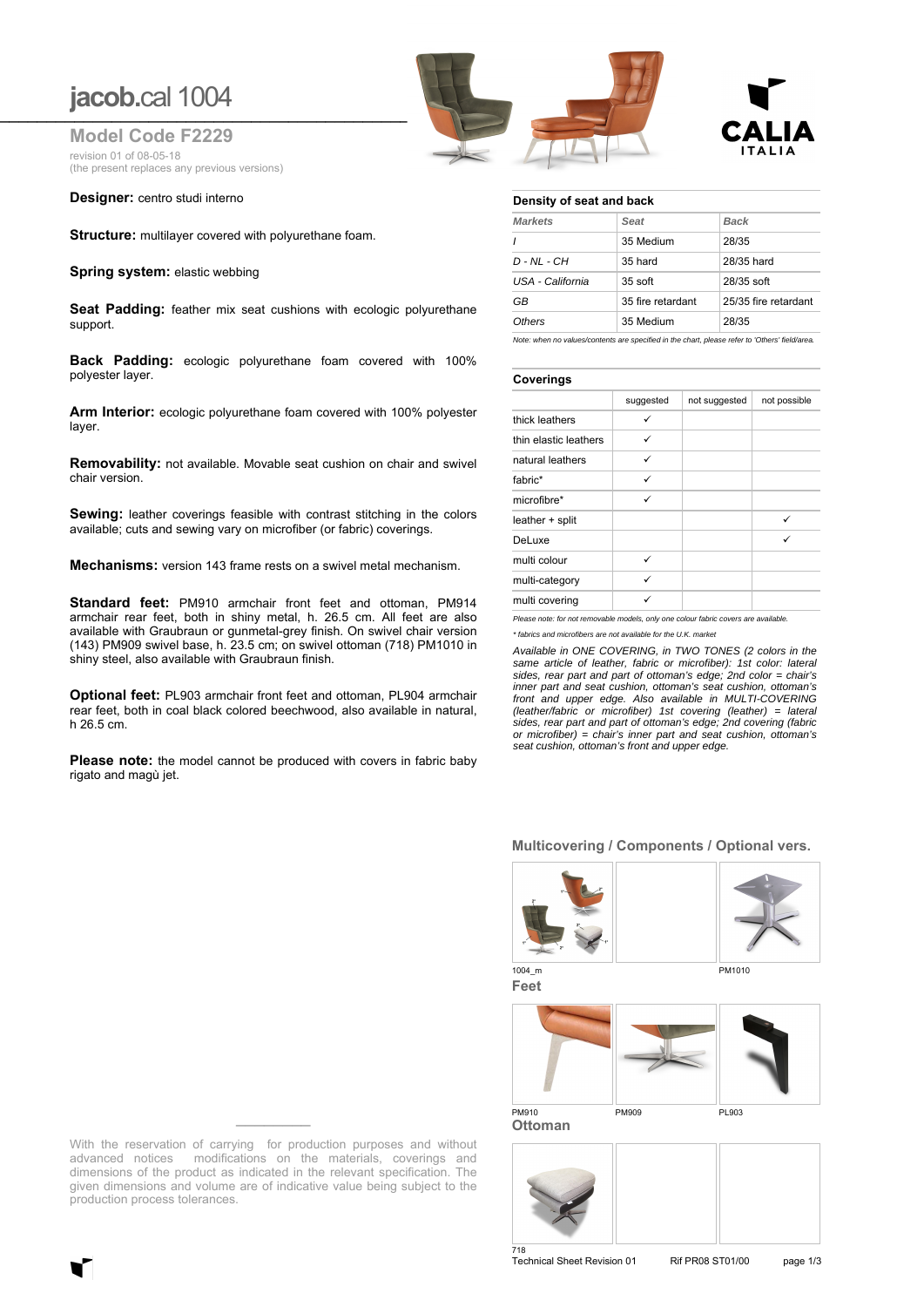----------------------------

**CALIA**  $ITALIA$ 

# **jacob.** cal 1004

------------

**<sup>L</sup>***Length -* **<sup>H</sup>***Height -* **<sup>D</sup>***Depth -* **SH** *Seat Height -* **SD** *Seat Depth* Dimensions refer to maximum sizes of the version with closed mechanism (where available).